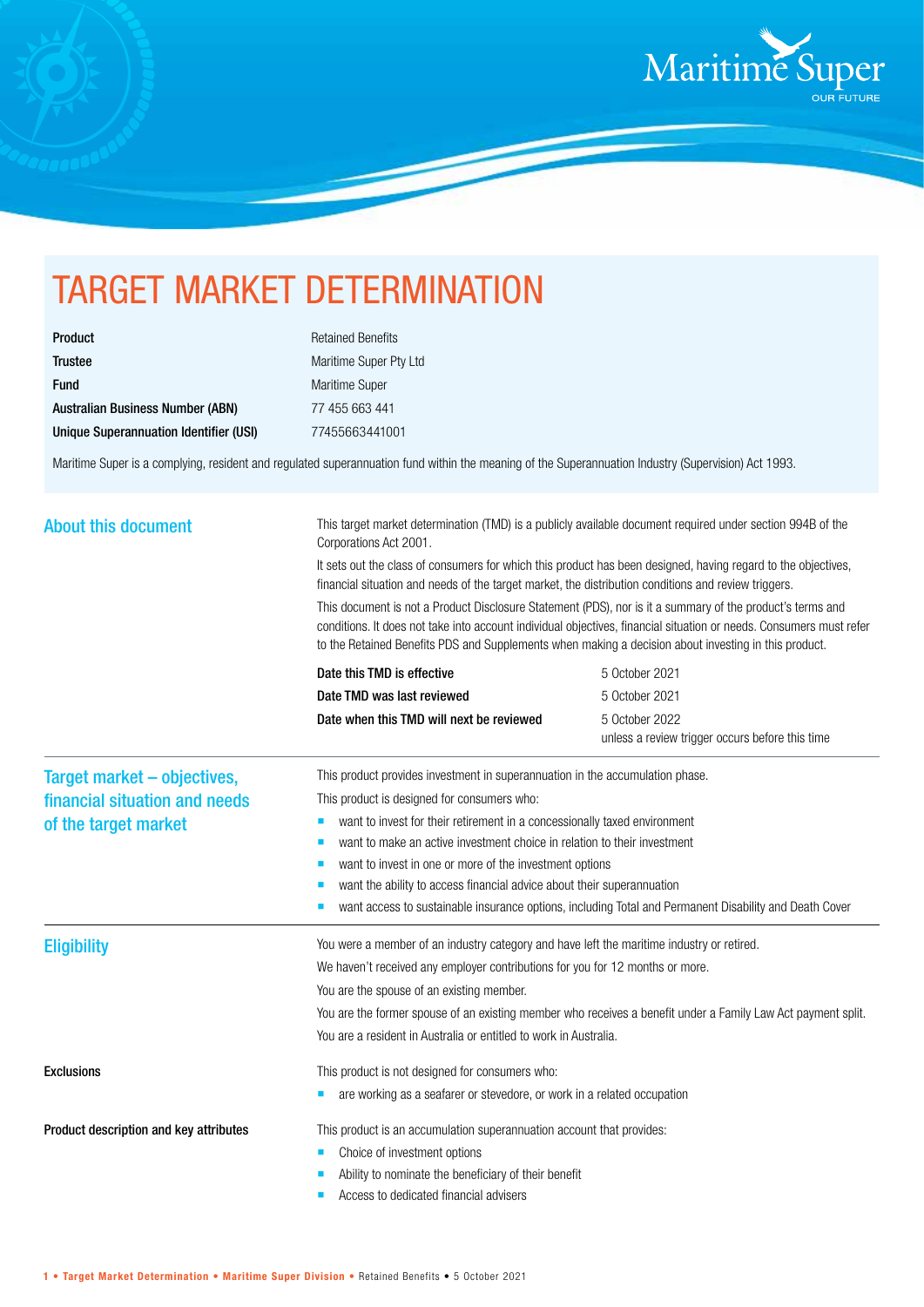| <b>Investments</b>                                                                                                  | The table below sets out the sub-class of customers that each group of investments within Retained Benefits<br>has been designed for:                                                                                                                                                                                                                                                                                                                                                                                                                                    |
|---------------------------------------------------------------------------------------------------------------------|--------------------------------------------------------------------------------------------------------------------------------------------------------------------------------------------------------------------------------------------------------------------------------------------------------------------------------------------------------------------------------------------------------------------------------------------------------------------------------------------------------------------------------------------------------------------------|
| Growth options - actively managed<br>- Shares Plus, Australian Equities,<br><b>International Equities, Balanced</b> | These options are designed for members who:<br>Are seeking to invest for long-term growth, through exposure to Australian and international shares, with<br>some exposure to unlisted investments, debt and cash<br>Are seeking to earn an investment return equivalent to or higher than CPI +4% pa on average over 20 years<br>and are willing to accept a higher level of risk<br>Are willing to invest in the option for a recommended minimum timeframe of $5+$ years<br>п<br>Are willing to accept a greater level of volatility                                   |
| Growth options - passively managed -<br><b>Indexed Balanced</b>                                                     | This option is designed for members who:<br>Are seeking to invest for long-term growth, through exposure to Australian and international shares, with<br>some exposure to unlisted investments, debt and cash<br>Seeking a lower cost investment<br>■<br>Are seeking to earn an investment return equivalent to or higher than CPI +2.5% pa on average over<br>20 years and are willing to accept a higher level of risk<br>Are willing to invest in the option for a recommended minimum timeframe of $5+$ years<br>Are willing to accept a greater level of volatility |
| Socially responsible option                                                                                         | This option is designed for members who:<br>Are seeking to invest for long-term growth<br>п<br>Are seeking to invest in a responsible investment option<br>Are seeking to earn an investment return equivalent to or higher than CPI +3% pa on average over 20 years<br>and are willing to accept a higher risk level<br>Are willing to invest their capital in the option for a recommended minimum timeframe of $5+$ years                                                                                                                                             |
| Moderate option - Conservative Balanced                                                                             | This option is designed for members who:<br>Are seeking to invest for long-term growth, across a range of asset classes<br>Are seeking to earn an investment return equivalent to or higher than CPI $+3\%$ pa on average over 20 years<br>and are willing to accept a medium level of risk<br>Are willing to invest in the option for a recommended minimum timeframe of 5+ years<br>ш<br>Are willing to accept some volatility                                                                                                                                         |
| Defensive options - Capital Stable, Cash                                                                            | These options are designed for members who:<br>Are seeking to invest in lower risk options<br>Are seeking to earn an investment return up to CPI +2% pa on average over 20 years and are willing to<br>accept a lower level of risk<br>Have a short term investment horizon                                                                                                                                                                                                                                                                                              |
| <b>Insurance</b>                                                                                                    | Consumers may access insurance through this product. To be eligible they must meet the age, employment and<br>residency requirements detailed in the Retained Benefits Insurance Supplement. The table below sets out the<br>sub-class of consumers that each insurance option has been designed for:                                                                                                                                                                                                                                                                    |
| Death insurance cover                                                                                               | This option is designed for members who:<br>Are aged between 15 and 69<br>Want the ability to elect to have basic cover or to opt-out of cover<br>Want the ability to increase their cover (voluntary cover)<br>Want to nominate beneficiaries of the death benefit                                                                                                                                                                                                                                                                                                      |
| <b>Total &amp; Permanent Disablement</b><br>insurance cover                                                         | This option is designed for members who:<br>Are aged between 15 and 69<br>Want to receive a lump sum benefit in the event they are unable to ever work again due to illness or<br>accident<br>Want the ability to elect to have basic cover or to opt-out of cover<br>ш<br>Want the ability to increase their cover (voluntary cover)                                                                                                                                                                                                                                    |
| Income Protection insurance cover                                                                                   | This option is designed for members who:<br>Are aged 15 to 64<br>Want to receive a monthly benefit if they cannot work for an extended period of time due to injury or illness                                                                                                                                                                                                                                                                                                                                                                                           |